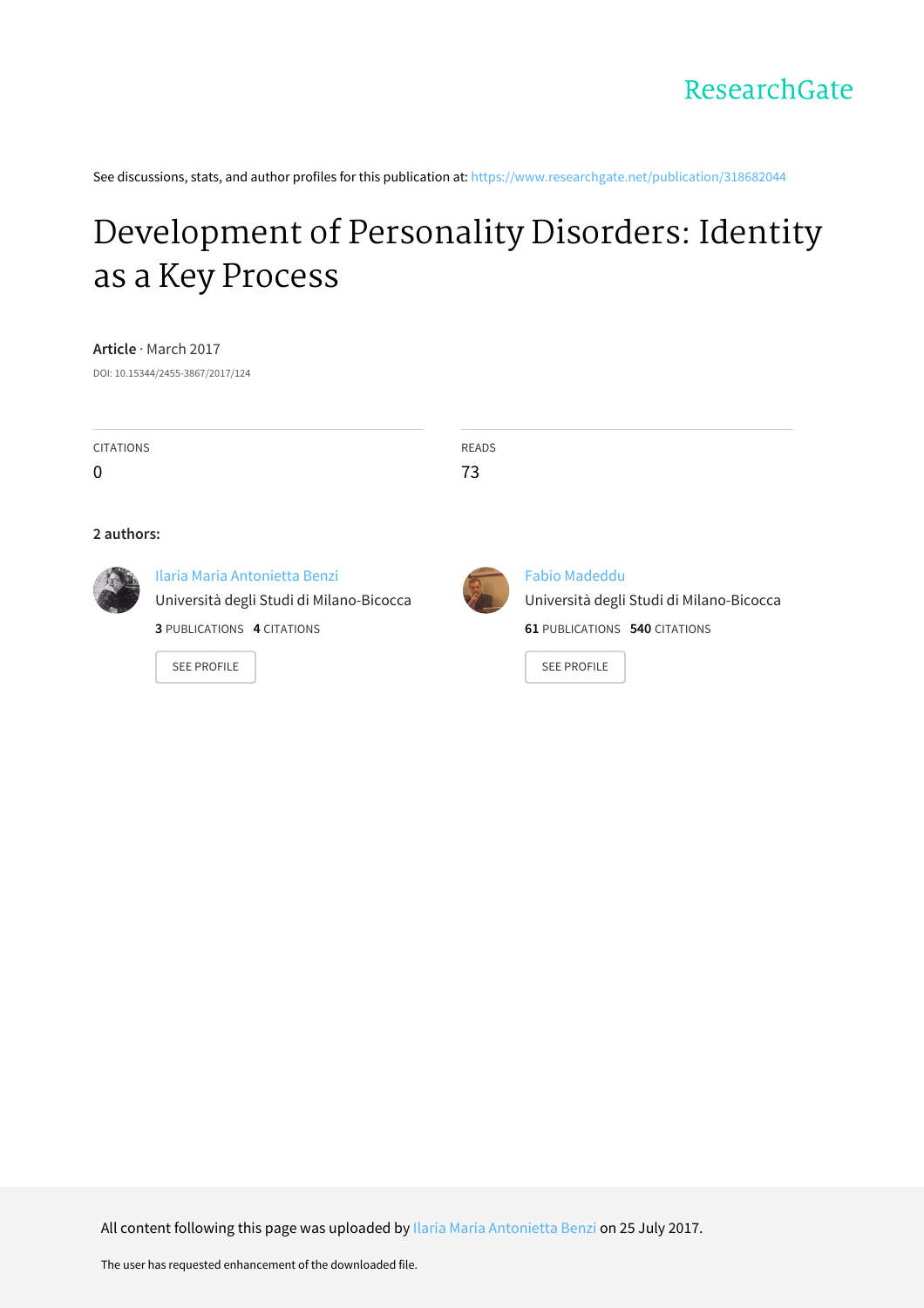**Publication History:** Received: February 02, 2016 Accepted: March 07, 2017 Published: March 09, 2017

DSM-5 Alternative Model for PDs, Interpersonal impairment, Personality traits, Self impairment

**Keywords:**

## Development of Personality Disorders: Identity as a Key Process

#### **Ilaria Maria Antonietta Benzi\* , Fabio Madeddu**

*Department of Psychology, University of Milano-Bicocca, Piazza dell'Ateneo Nuovo 1, 20126, Milano, Italy*

#### **Abstract**

Currently, researchers and clinicians are conducting a wide-ranging reflection on personality disorders (PDs): significant aspects on this topic are the need to delineate the core domains that define personality pathology, as well as the demand to formulate a clinically relevant description of PDs. Within a dimensional perspective, given the evidence of a strong relationship between identity pathology and PDs, identity emerges as a key process, considering both the subjective experience (integration vs. diffusion) and the social-cognitive perspectives (degrees of development of identity processes), in unravelling aspects of the self and interpersonal impairment in personality pathology.

### **Introduction**

Personality disorders (PDs) are defined as patterns of maladaptive personality traits that have an onset during childhood or adolescence and then impact significantly on the individual's life. Westen & Chang [1] emphasized some issues that continue to challenge our understanding, among them the need to delineate what the core domains are that define personality in adolescence; and what kind of development, normal and pathological, we can expect during this period of life. Although we currently lack a deep understanding of the steps that lead to the development of PDs, research highlights specific developmental models that underline major key processes involved in the development of personality pathology [2,3].

Within this context, the definition of identity and the hypotheses on its formation (IF) emerged as important aspects to consider in order to deepen the understanding of PDs. In fact, evidence of a strong relationship between identity pathology and PDs was found: impairment in identity integration resulted predictive of PDs in adults [4] as well as identity disturbance in adolescents (lack of normative commitment and consistency, role absorption and incoherence) has proven to be related with different forms of personality pathology [5]. Also, research investigated the role of both identity and personality traits in the development of personality: the significance of personality traits for psychological development was emphasized [6] as well as a mutual interaction between identity and personality traits was demonstrated [7]. Besides, identity impairment seems to play a significant role in understanding higher-order constructs that are related to PDs, such as externalizing and internalizing [8]: behavioral and emotional difficulties in adolescence are related to internalizing aspects, such as depression and anxiety, and externalizing symptoms, such as aggression [9], whilst identity processes, like exploration and commitment, result negatively associated with internalizing features [10].

### **Identity Domains**

The concept of identity has undergone different formulations over the years, starting from the first conceptualization proposed by Erikson that described the construct of identity as *normal ego identity*, which permits the development of an adaptive personality; *identity crisis*, which is typical of adolescence, challenging the adolescents to update self and interpersonal features according to the developmental shifts they are facing; and *identity diffusion*, a significant impairment in experiencing an integrated self and clear boundaries between self and others, that is linked to PDs [11].

Later revisions of the concept can be grouped into two main domains. On the one hand, psychoanalytic and psychodynamic theories refer to identity as a subjective experience emphasizing its continuity/discontinuity and its emotional aspects. On the other, social-cognitive perspectives investigate identity related to its interpersonal reflections focusing on coherence, cognitive access and social indicators [12].

According to the former domain, O. Kernberg [13] formulated an approach that considers the subjective aspects of identity, suggesting a dimensional model of personality that integrates identity, psychic defenses, and reality testing in order to delineate different levels of functioning (neurotic, borderline and psychotic). Identity diffusion, which corresponds to non-integrated, positive and negative, internalized aspects of the self, is considered one of the key process of personality pathology [13]. As pointed out by M.P. Kernberg et al. [14] the clinical manifestations of identity pathology in adolescence have an influence both on self-functioning, affecting their ability to express themselves, to develop and maintain life goals and interests, and interpersonal functioning, implying difficulties in establishing and maintaining relationships, in empathizing and in the ability to understand other people perspectives.

A development of the social-cognitive viewpoint is Marcia's [15] which acknowledged two key processes of IF: *exploration*, demonstrating how adolescents are able to experiment themselves among different levels of *commitment* within the domains of identity; and commitment, which explains how youths make choices regarding their own identity and are actually committed to them. Depending on the level of exploration and commitment, Marcia delineated four identity statuses: i*dentity diffusion* (lack of commitment related to a developmental task), foreclosure (not enough exploration), *in moratorium* (exploration but no significant commitment) and *identity achievement* (exploration is completed and commitment is fully achievable).

**\* Corresponding Author:** Dr. Ilaria Maria Antonietta Benzi, Department of Psychology, University of Milano-Bicocca, Piazza dell'Ateneo Nuovo 1, 20126, Milano, Italy; E-mail: ilaria.benzi@unimib.it

**Citation:** Benzi IMA, Madeddu F (2017) Development of Personality Disorders: Identity as a Key [P](http://dx.doi.org/10.15344/2455-3867/2017/121%0D)rocess. Int J Psychol Behav Anal 3: 124. doi: [https://doi.](https://doi.org/10.15344/2455-3867/2017/124) [org/10.15344/2455-3867/2017/124](https://doi.org/10.15344/2455-3867/2017/124)

**Copyright:** © 2017 Benzi et al. This is an open-access article distributed under the terms of the Creative Commons Attribution License, which permits unrestricted use, distribution, and reproduction in any medium, provided the original author and source are credited.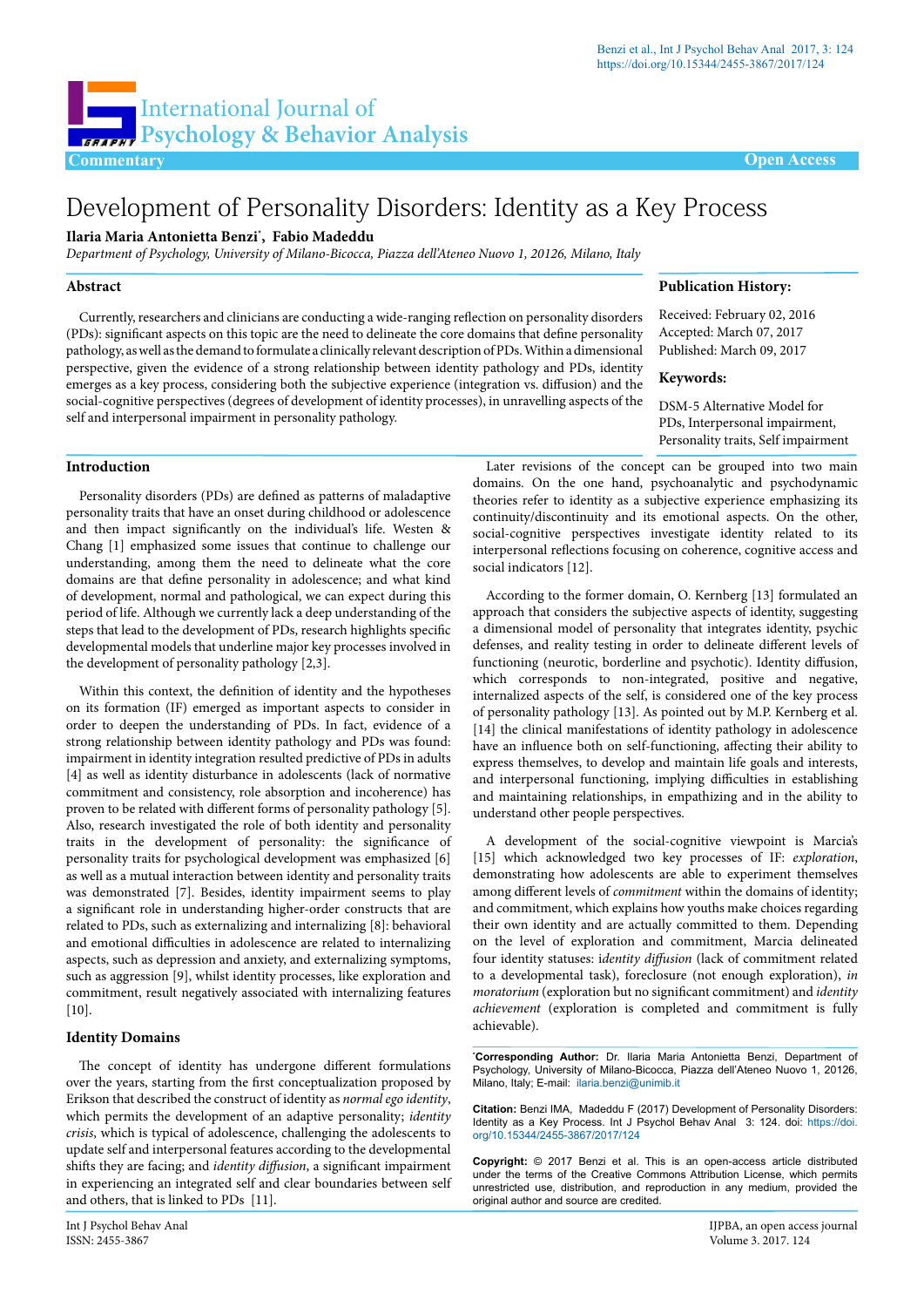**Citation:** Benzi IMA, Madeddu F (2017) Development of Personality Disorders: Identity as a Key Process. Int J Psychol Behav Anal 3: 124. doi: [https://doi.](https://doi.org/10.15344/2455-3867/2017/124) [org/10.15344/2455-3867/2017/124](https://doi.org/10.15344/2455-3867/2017/124)

Both the approach that focuses more on identity of the self and the social-cognitive perspective, highlight a dimensional conceptualization of the construct: on the one hand, in terms of level of integration, on the other, related to a certain degree of development of different identity processes [16].

#### **Toward a model for personality disorders: the role of identity**

Currently, the scientific community is involved in a wide-ranging reflection on PDs: in particular, research tries to frame core aspects and to formulate a clinically relevant description of PDs [17]. In this regard, during the last decade clinicians and researchers have been involved in a debate on psychopathological personality structures with the aim of overcoming the limitations of the diagnostic system proposed by the DSM-IV-TR [18] (e.g. co-occurrence among PDs, clinical heterogeneity, temporal instability) and accounting for the evidence that severity of the impairment is the most significant predictor of concurrent and forthcoming dysfunctions [19].

An answer to these limitations is coming from both the major diagnostic systems, DSM and ICD, with the formulation of a dimensional approach, considering the severity of the personality impairment and recommending a revision of the central aspects of the disorder [20]: DSM-5, while maintaining the previous classification for PDs, suggests in Section III (Emerging Measures and Models) an hybrid model for PDs; instead, the proposed ICD-11 classification eliminates the previous specific PDs and promotes a dimensional assessment of the personality disorder itself [21].

An answer to these limitations is coming from both the major diagnostic systems, DSM and ICD, with the formulation of a dimensional approach, considering the severity of the personality impairment and recommending a revision of the central aspects of the disorder [20]: DSM-5, while maintaining the previous classification for PDs, suggests in Section III (Emerging Measures and Models) an hybrid model for PDs; instead, the proposed ICD-11 classification eliminates the previous specific PDs and promotes a dimensional assessment of the personality disorder itself [21].

While both the Alternative Model of DSM-5 and the proposal for the ICD-11 consider a combination of pathological traits in the evaluation of personality pathology, a distinct feature of the DSM-5 hybrid model is the core aspect of personality pathology: in fact, DSM-5proposesto assess impairment in self-functioning (deficits in *identity* and *self-direction*) and in interpersonal functioning (deficits in *empathy* and *intimacy*)as central features of PDs. Such impairments are measured along a scale ranging from little or no-impairment up to extreme impairment. Besides the evaluation of the Level of Personality functioning, DSM-5 introduces twenty-five specific trait facets that are organized into five main domains (negative affectivity, detachment, antagonism disinhibition vs. compulsivity and psychoticism): a growing amount of research follows this approach and, although adolescence is a stage of development marked by intense fluctuations involving behavioral, cognitive and affective aspects, demonstrates how personality traits are characterized by an overall stability during the transition from childhood to adulthood and might be clinically more relevant than sets of symptoms in understanding PDs [22]. Such a dimensional approach allows the pathology of personality itself to be considered as an extreme manifestation of impairment that lies along a continuum that includes different levels of severity. Thus, the assessment of personality functioning can be linked to the key processes that are maladaptive both on an intra-psychic and

interpersonal level rather than just to symptomatic manifestation: indeed, the hybrid model proposes five specific PDs (antisocial/ psychopathic, avoidant, borderline, obsessive–compulsive, and schizotypal), each one of those is characterized by an impairment in personality functioning and is described with a trait list that specify its fundamental pathological personality traits [19]. Furthermore, this approach has shown an increase in the stability between the patterns of personality found in adolescence through adulthood [23].

This kind of model helps to highlight the crucial role of identity in understanding PDs: in fact, as a feature of the impairment of the self, identity is the subject's ability to have a unique experience of the self and also to have clear boundaries between self and others. This aspect seems to be critical in influencing other parts of personality pathology: an integrated identity influences the subject both in pursuing goals in life and in self reflecting productively (*self-direction*) and in understanding other people perspectives (*empathy*) and forming close relationships (*intimacy*) [24].

### **Conclusions**

Due to the assumption of a dimensional perspective, research and clinical experience seem to emphasize the complexity of the role identity plays in understanding PDs and open up challenging lines of research.

Firstly, different dimensions of the identity construct, such as the subjective experience (integration vs. diffusion) and the socialcognitive perspectives (degrees of development of identity processes), seem to properly unravel aspects of the self and interpersonal impairment in personality pathology. In addition, this consideration appears to underline the clinical utility of considering both dimensions of identity together trying to understand whether the subject has an integrated image of himself and how this might affect the level of exploration and commitment [25].

In the light of this, another promising area of study might be the exploration of the mutual relationship between identity and personality traits, given that research has shown how configurations of maladaptive traits are linked to self and interpersonal difficulties [26].

#### **Competing Interests**

The authors declare that they have no competing interests.

#### **References**

- 1. Westen D, Chang C (2000) Personality pathology in adolescence: A review. Adolescent Psychiatry 25: 61-100.
- De Fruyt F, De Clercq B (2014) Antecedents of personality disorder in [childhood and adolescence: toward an integrative developmental model.](https://www.ncbi.nlm.nih.gov/pubmed/24471374)  [Annul Rev of Clinical Psychology 10: 449-476.](https://www.ncbi.nlm.nih.gov/pubmed/24471374)
- 3. [Ensink K, Biberdzic M, Normandin L, Clarkin J \(2015\) A Developmental](http://www.tandfonline.com/doi/abs/10.1080/15289168.2015.1007715%3FjournalCode%3Dhicp20)  [Psychopathology and Neurobiological Model of Borderline Personality](http://www.tandfonline.com/doi/abs/10.1080/15289168.2015.1007715%3FjournalCode%3Dhicp20)  [Disorder in Adolescence. Journal of Infant, Child, and Adolescent](http://www.tandfonline.com/doi/abs/10.1080/15289168.2015.1007715%3FjournalCode%3Dhicp20)  [Psychotherapy 14: 46-69.](http://www.tandfonline.com/doi/abs/10.1080/15289168.2015.1007715%3FjournalCode%3Dhicp20)
- 4. [Skodol AE, Bender DS, Oldham JM, Clark LA, Morey LC, et al. \(2011b\)](https://www.ncbi.nlm.nih.gov/pubmed/22448688)  [Proposed changes in personality and personality disorder assessment and](https://www.ncbi.nlm.nih.gov/pubmed/22448688)  [diagnosis for DSM-5 Part II: Clinical application. Personality Disorders:](https://www.ncbi.nlm.nih.gov/pubmed/22448688)  [Theory, Research, and Treatment 2: 23.](https://www.ncbi.nlm.nih.gov/pubmed/22448688)
- 5. [Westen D, Betan E, DeFife JA \(2011\) Identity disturbance in adolescence:](https://www.ncbi.nlm.nih.gov/pubmed/21262056)  [Associations with borderline personality disorder. Development and](https://www.ncbi.nlm.nih.gov/pubmed/21262056)  [psychopathology 23: 305-313.](https://www.ncbi.nlm.nih.gov/pubmed/21262056)